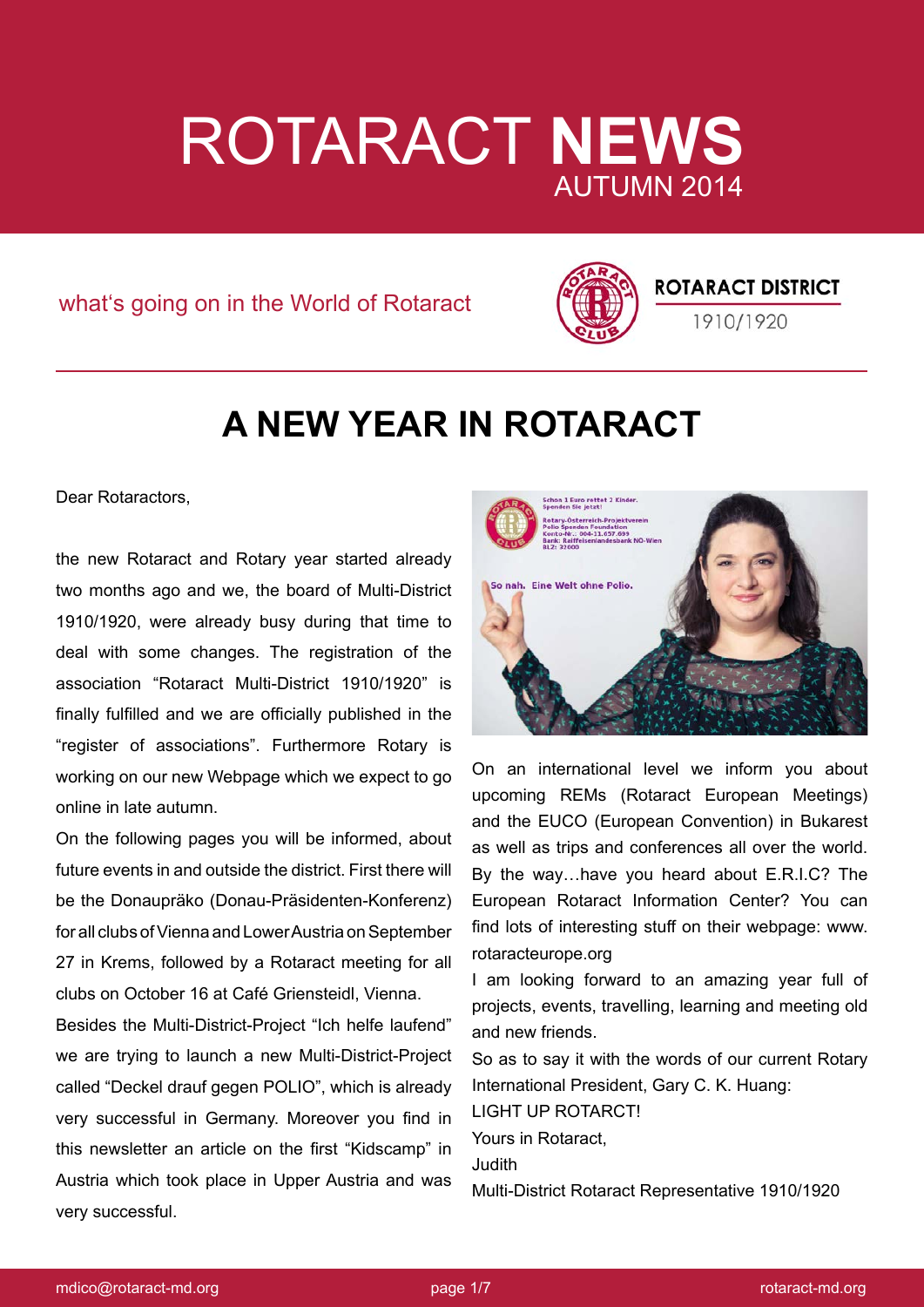

## **INTRODUCING THE NEW BOARD 14/15**

#### MDRR: Judith



I am an Upper-Austrian girl, who became a member at Rotaract Club Vienna in 2009, where I was president in 2012/2013. Furthermore I have been ADRR for Austria North-East and the

president of the Multi-District-Project "Ich helfe laufend". I like to travel to REMs and EUCOs, but also to visit local clubs. Moreover I am in the austrian Rotary Youth Exchange Team and responsible for Short Term Exchanges. Currently I am working at the Federal Ministry for Science, Research and Economy.

### ADRR Bosnia&Herzegovina: Amir



 am Amir from Tuzla. I am a member in Rotaract Club Tuzla '99 since 2011 when we chartered this club. I work at Kameleon Marketing&Media group as CEO assistant. I like to travel and meet

new people and I am open for any kind of cooperation with Rotaractors from the district and the world :)

### MDICO: Paul



My name is Paul Pfoser and I'm a student at the University of Technology in Vienna. My areas of activity in the MD-Board are to make sure that all informations on the official rotaract homepage

(rotaract.at) are correct as well as maintain the official facebook site. I also maintain the rotarct-md.org domaine to make sure every club in the Multi District gets their mails! Furthermore I support the Board on their decisions.

If you have any questions to the rotaract.at homepage and the facebook site or if you want to send information about your activities to all clubs feel free to contact me!

### ADRR North East: Vera



Just like Judith I'm an Upper-Austrian Lady myself, but living and studying in Vienna for several years now. I'm the current secretary at Rotaract Club Vienna and also happily a

part of the Multi-District-Project "ich helfe laufend". I'm studying law at the University of Vienna and working part time in a lawyers office, apart from that I like to travel, sports and to catch up with friends and other fellow Rotaractors.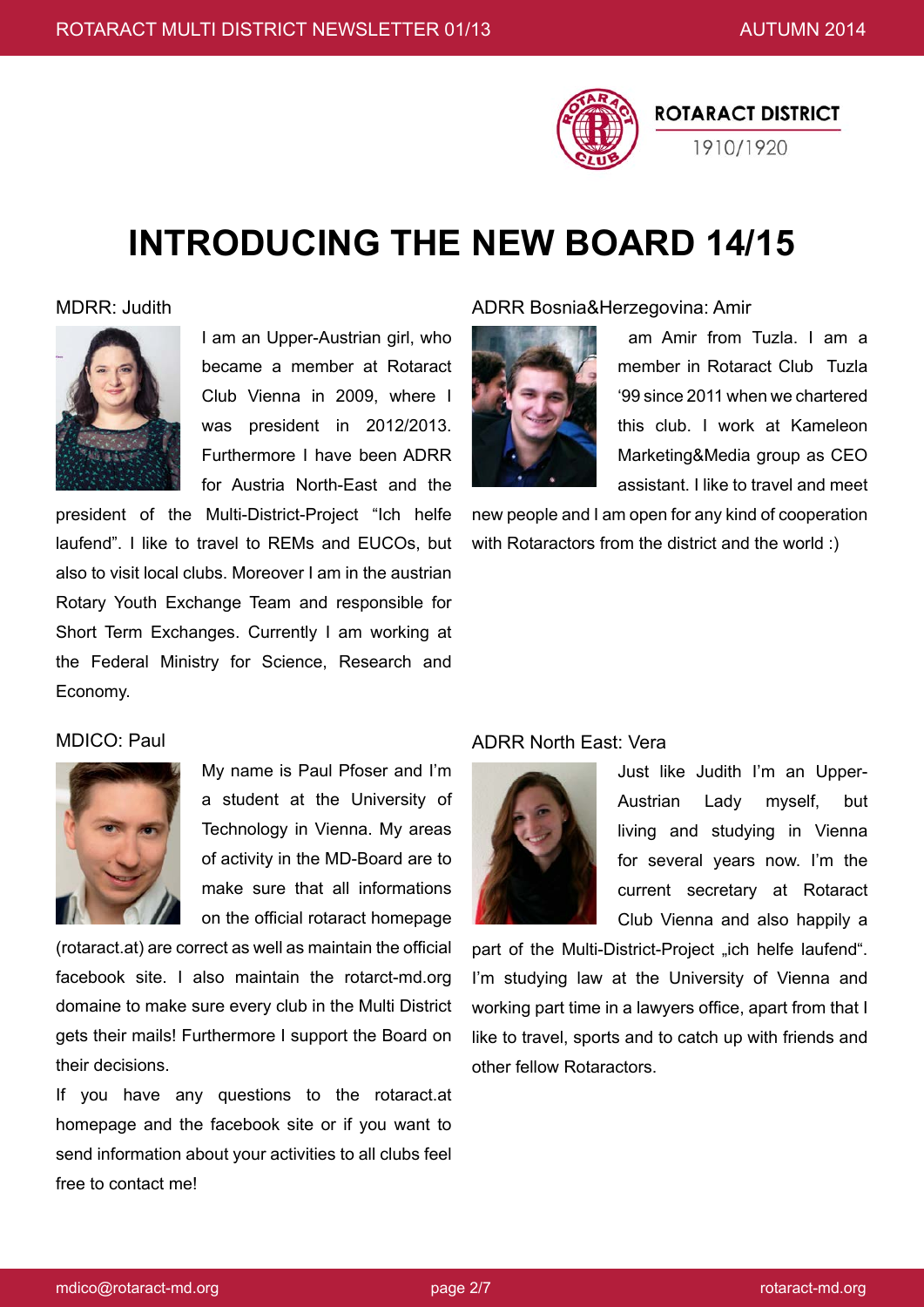

## **INTRODUCING THE NEW BOARD 14/15**

### ADRR South East: Sebastian



Hello, my name is Sebastian Adami, 28 years young, shoe size 42 and I am from Carinthia in the South of Austria. I am engaged with Rotaract for four years and I like it more

and more. Professionally I am the head of the district office of the chamber of commerce in Feldkirchen. If you happen to come to Carinthia, don't hesitate to contact me and get to know in person.

### RER Bosnia & Herzegovina: Fedja



My name is Feđa, I am from Sarajevo. I am past president of Rotaract club Sarajevo, and I am in Rotaract for more then five years. My function in the board is RER for Bosnia and

Herzegovina. My goal this is year to help Bosnian clubs to communicate more with Austrian clubs, and then with other international clubs. I am coowner and financial director of company ALEM Sistem, when you are in Sarajevo give me a call.

### ADRR South West: Peter



My name is Peter, from Rotaract Wien-Stadtpark. I ioined Rotaract several years ago while studying in Switzerland, now in Vienna working in real estate development. I love business,

sports, traveling, and to promote the exchange between BiH and Austria in our Multidistrict!

### RER Austria: Bernhard



I am a member of Rotaract Club Graz since 2011. After my studies of mechanical engineering in Graz, I continue my master studies of energy science and technology in Zurich. I was in office as

ADRR-SE during the club year 2013/14. My main goal as RER Austria during this year is to improve international contacts and collaboration with other Rotaractors in Europe and inform about the ongoing activities and projects.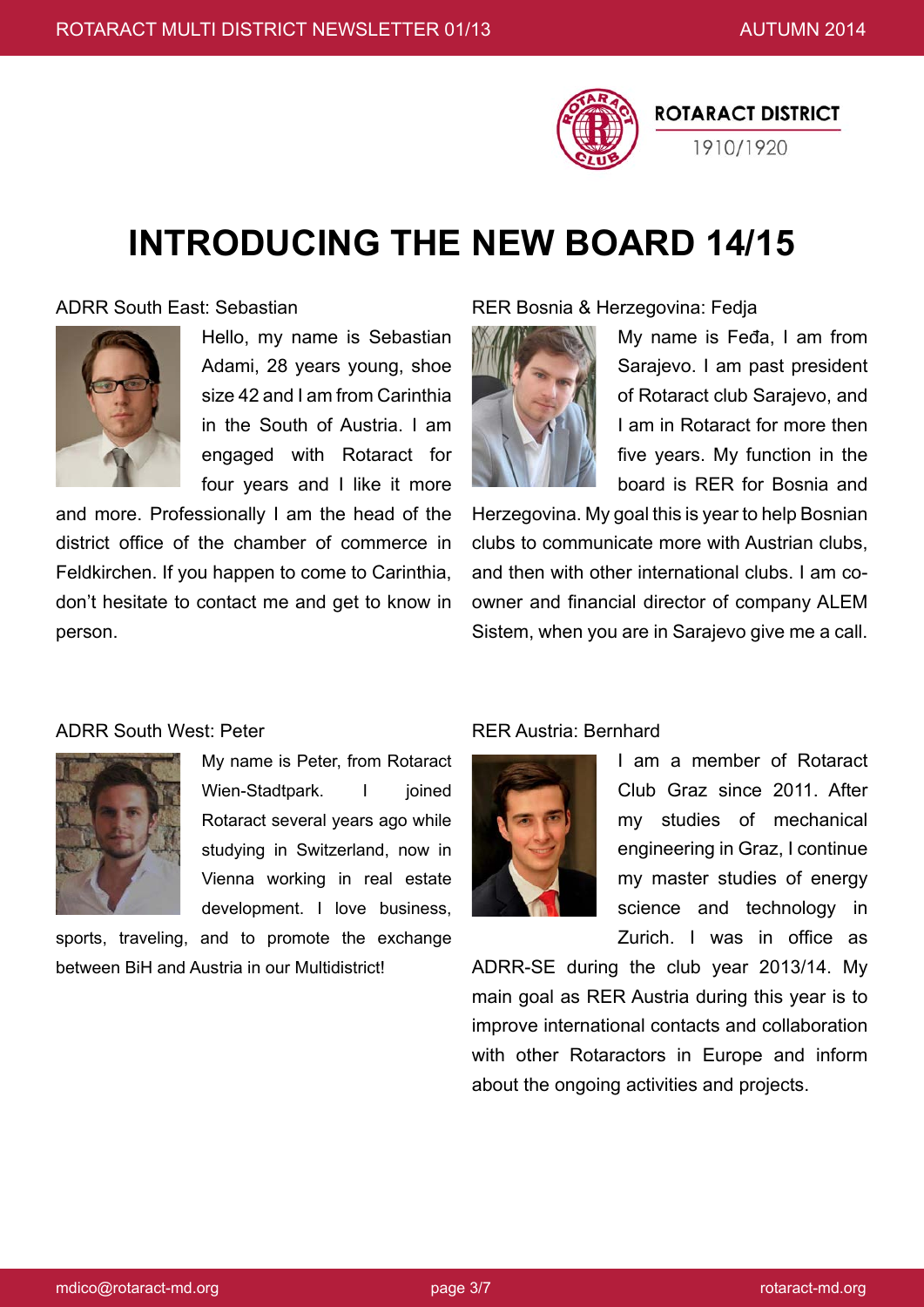

## **GENERAL INFORMATION**

#### **New Homepage**

We are developing a new homepage and database for all rotaractors & interactors! Hopefully we can launch the new system in the next few month! Also the new administration board (own club) was registered!

#### **Rotaract Tulln/Krems**

In may the rotaract club Tulln/Krems had its charter. There is also a new Interact Club Tulln/Krems. We are happy to welcome you in the rotaract Family!!





#### **Rotaract club Lukavac**

The new club Rotaract Lukavac from Lukavac had it chapter on 10.05.2014. at hotel Lukavac. They are youngest Rotaract club in Bosnia and Herzegovina, and they have 25 members. Welcome to the Rotaract family.

## **PAST EVENTS**

#### **Toothbrushes project RAC Sarajevo**

Donation from Mr.Horst Robert Fickel and Dr. Herbert Hans Reisinger who donated to Rotaract club Sarajevo 800 toothbrushes. Our members of Rotaract club made an education "How to proper clean your teeth!!" to kids from orphanage "Dječiji dom Bjelave". Also we donate the rest of toothbrushes to University of Sarajevo (Department of stomatology) and to the ambulance in Maglaj. Maglaj is the town that was really damaged with the floods. Few pictures from education of the kids:

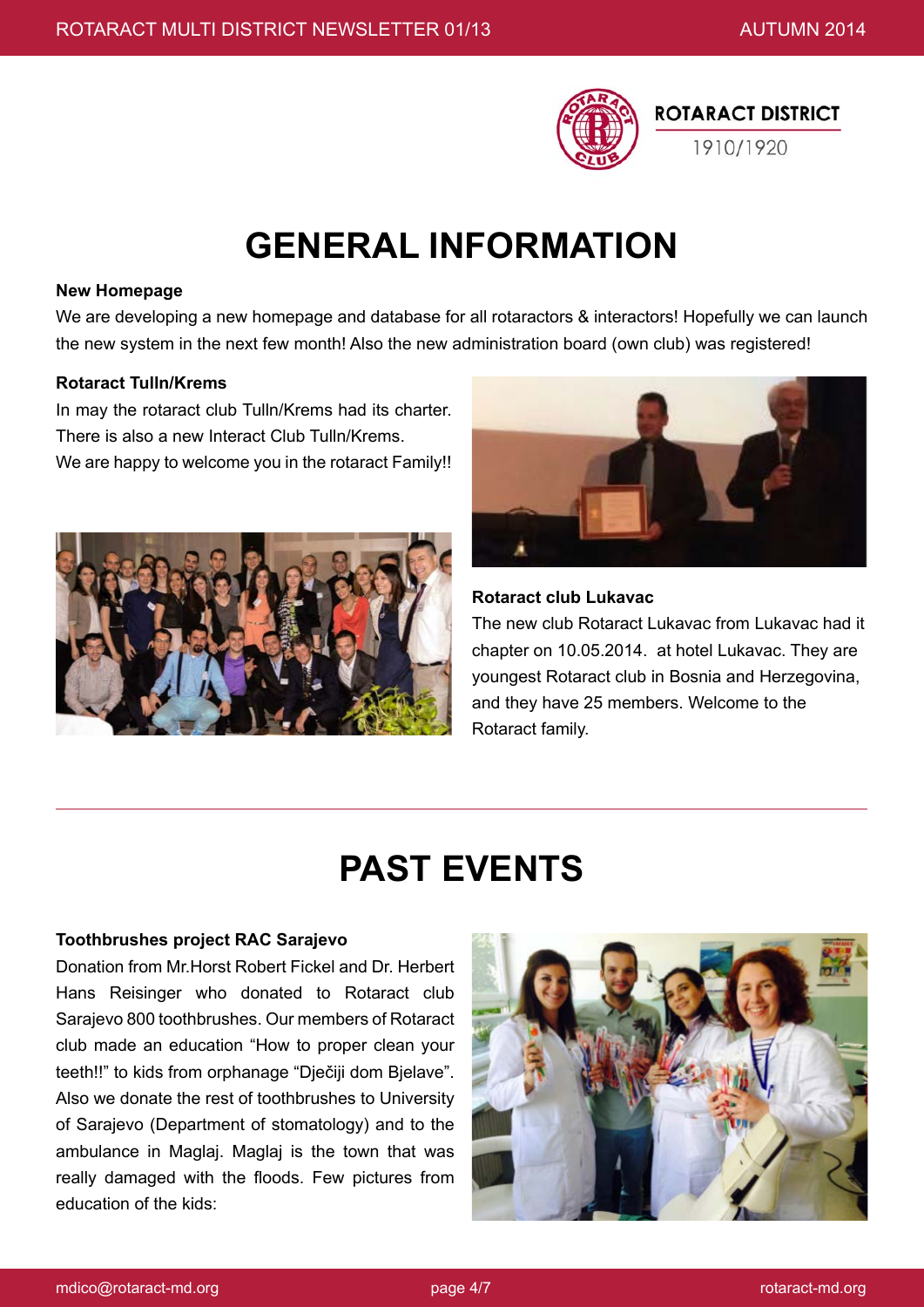

#### **Idea for a new Districtsproject : Deckel Drauf Project for End Polio-Now,**

End Polio Now is known as the biggest Rotary project against the disease Polio. Unfortunatly this disease, which makes especially children disabled, appeared again in countries like Syria, Nigeria, Afganistan etc. with the high risk to spread out. For this reason children must get the injection to prevent this disease.

To raise money for this project the german Rotaract and Rotary Club founded the association Deckel Drauf e.V. to organise the collection of plastic caps from plastic bottels, which are made out of the easy recycable Polyethylen (HDPE). In germany plastic or recyling companies are paying the amount of one polio injection for 500 caps.

For this reason every club in Austria, eventually also Bosnia-Herzegovina is able to join this project. You just have to collect caps and raise autention for instance in front of universities, schools, shops etc., look for a fitting company in your area, with which the association is able to do the contracts and storage the caps until they get transported to the company.

If you are interested in this project, need more informations or help to find a recycling company, please contact me.

Yours in Rotaract, Stephanie Mezler-Andelberg stephanie.mezler@gmail.com 0043 664 40 20 262

#### **Kids Camp**

From 05th - 08th July 2014 was the first Austrian Scout Camp in St. Georgen organized by the RAC Linz Nearly 40 children participate to this great event and experienced an unforgettable weekend. There has been no costs for the parents.

Almost 30 Rotaractors from Austria and Germany helped together to entertain the kids (8-14 years old).



The programm was very diverse: climbing tours, paper-boat race, swimming in the river, fire shows, and many other games! Hopefully there will be another great kids camp in 2015!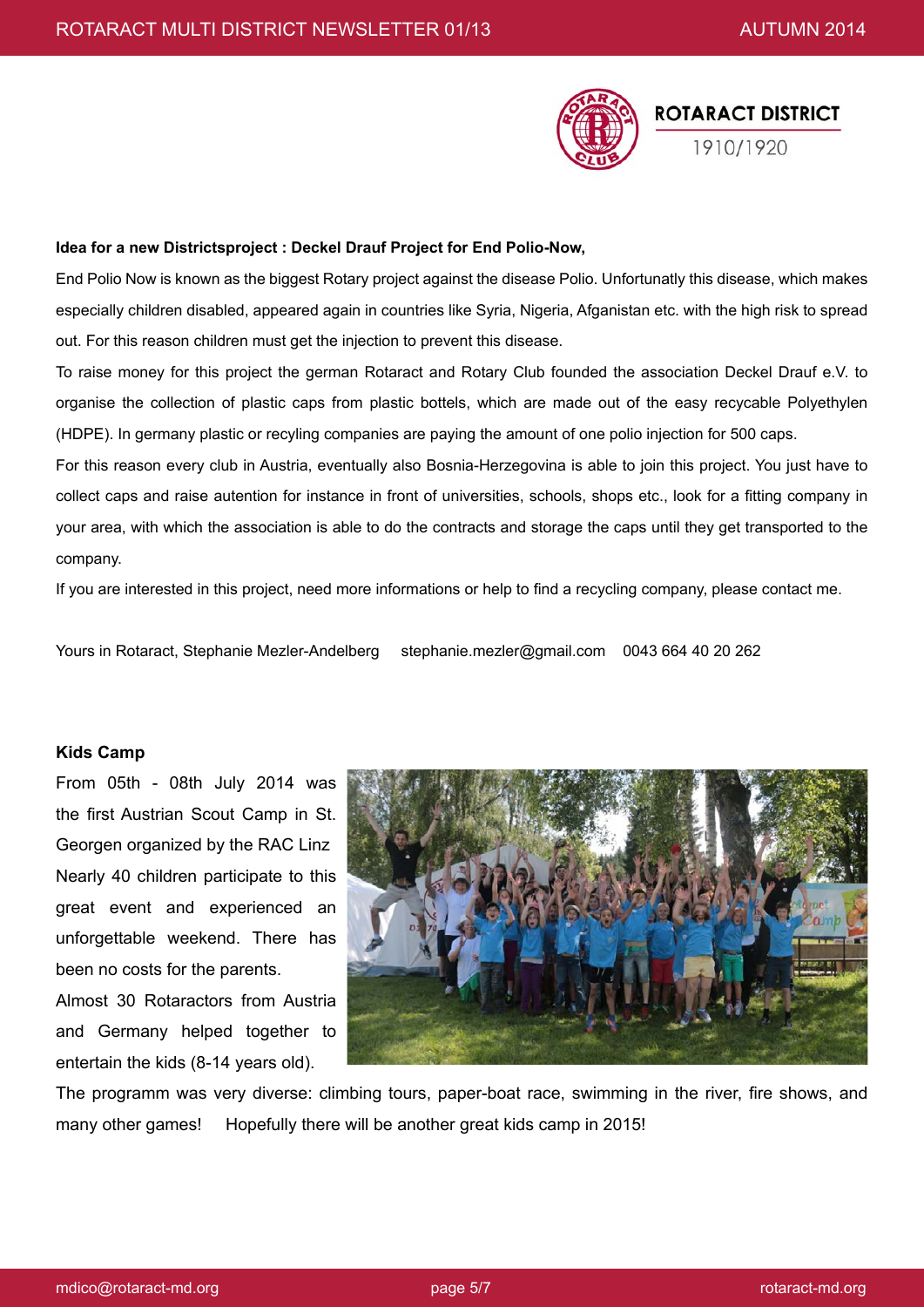

## **UPCOMING EVENTS**

**VIENNA MEETING** 16.10.2015 CAFE GRIENSTEIDL

**PETS & SETS** 20.+21. 03. in SEGGAU

**CONFERENCE** 25.04.15 in Graz with RI President Gary C.K. Huang

**20-year Charter**  21.02.2015 Celebration of Rotaract Wien-Stadtpark

**CHARITY CLUBBING - RAC WIS** 21.11.2014 Sophies Bar, RAC Wien Innere Stadt

**RAC Hanau, D1820 Germany, 25th Charter-Party**  October 11, 2014

**RAC Schwalm-Eder, D1820 Germany, Founding-Charter**  October 18, 2014

**Budapest International Weekend**  October 23, 2014

**Siberian trip - Discover the winter!**  January 3, 2015

**REM ISTANBUL 2015**  January 15, 2015

**EUCO 2015 Bucharest**  April 29, 2015

**12th ASIA PACIFIC REGIONAL ROTARACT CONFERENCE (APRRC) 2015 INDONESIA** August 8, 2015

All further information on that events you can find at http://rotaracteurope.org/event/

**MD EVENTS** MD EVENTS

**IHL 2015** 17.05.2015

INTERNATIONAL EVENTS INTERNATIONAL EVENTS